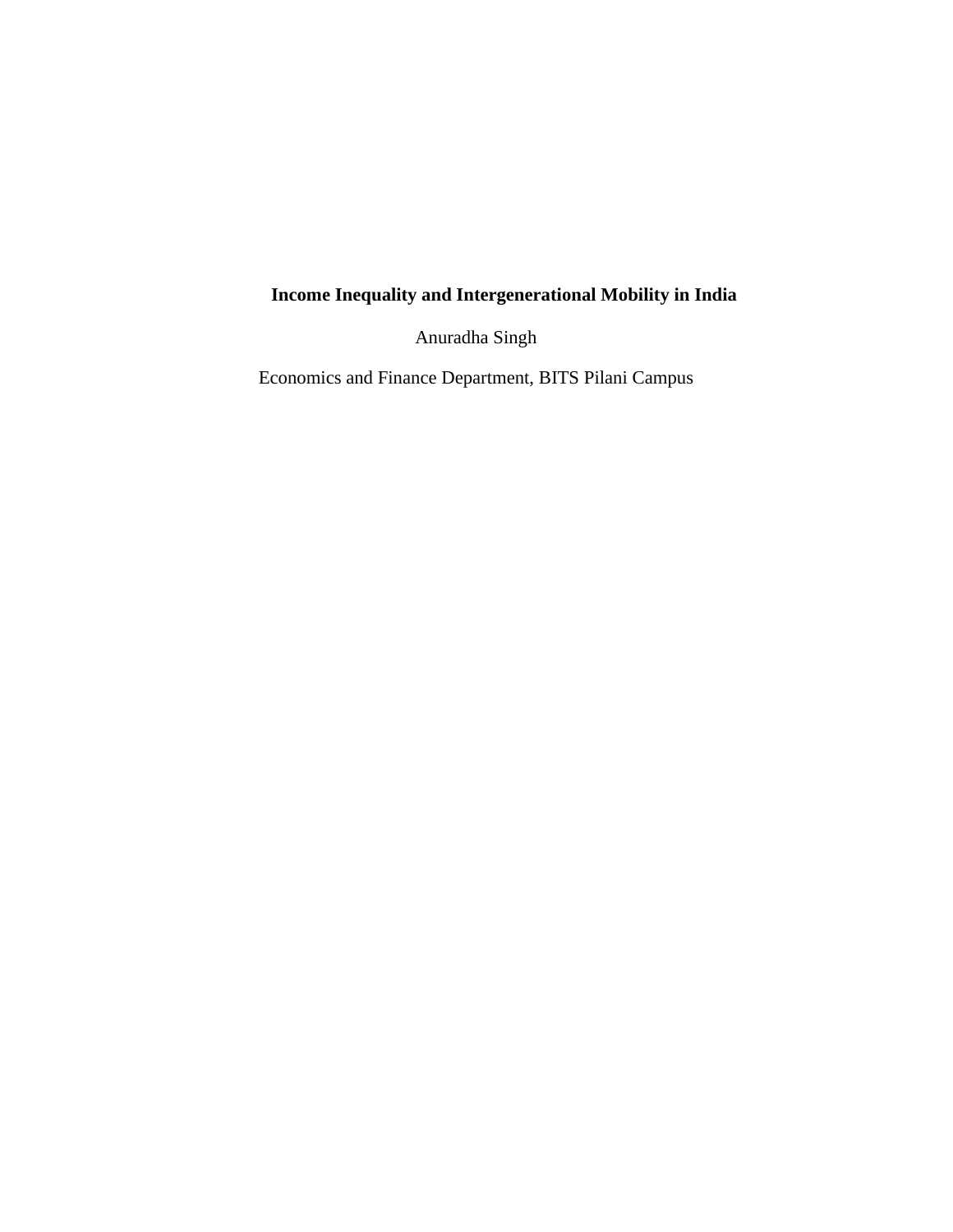# **Abstract**

Using three rounds of NSS datasets, the present paper attempts to understand the relationship between income inequality and intergenerational income mobility (IGIM) by segregating generations into social and income classes. The originality of the paper lies in assessing the IGIM using different approaches, which we expect to contribute to the existing literature. We conclude that the country has low-income mobility and high inequality which is no longer associated with a particular social class in India. Also, both may have a negative or positive relationship, hence needs to be studied at a regional level.

# **JEL Classification** D63, J62, R13

**Keywords** Income Inequality, Intergenerational Income Mobility, Social Classes, Inclusive Growth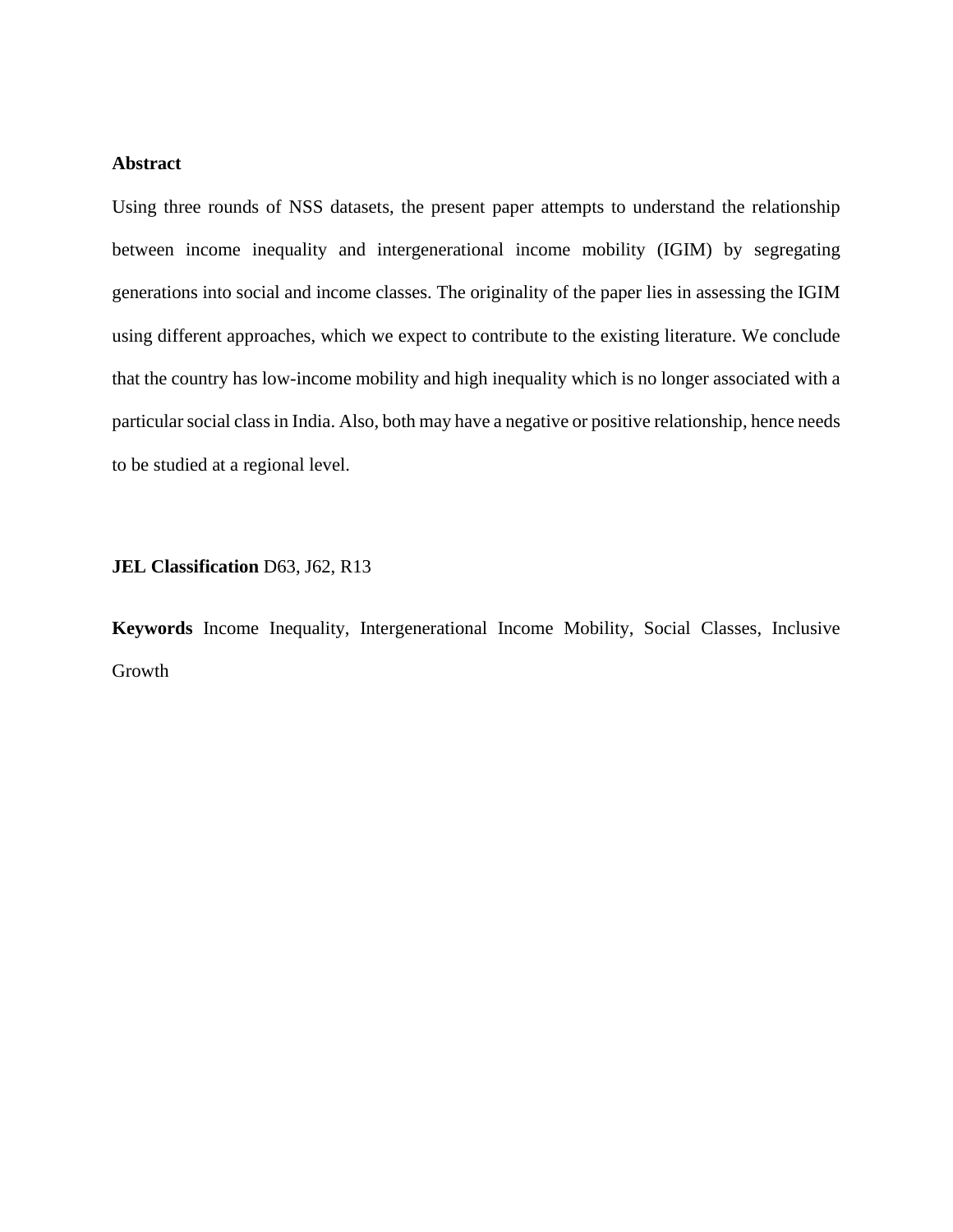## **Income Inequality and Intergenerational Mobility in India**

#### **1. Introduction**

This paper examines the level of intergenerational income mobility (IGIM) among social classes in India and compares its relationship with income inequality. The IGIM analyses the growth of household units in terms of income over generations. If the growth of income is concentrated to certain sections of the society, there is immobility of income which further increases the level of inequality leading to more unequal distribution of resources. Therefore, low social mobility is both a cause and a consequence of rising inequalities and has adverse consequences for social cohesion and inclusive growth (Corak, 2016).

Looking at the case of India, the share of the top 10 per cent income group in the national income has increased and the share of the middle 40 per cent and bottom 50 per cent income groups has declined, as noted in Chancel and Piketty (2017). In addition, Ray (2014) estimated the relative IGIM to decline from 20 per cent in 1993 to 18 per cent in 2009. While in Scandinavia countries, children benefit from the parents' earnings, but parents' income or prestige in society does not determine the child's future income or job (Corak, 2013). In contrast to this in India, a recent study has concluded occupational immobility, implying that the occupation of the father largely determines the occupation of the child (Reddy, 2015).

Furthermore, despite the low economic mobility in the country, Hnatkovska et al. (2013) shows that the gap between the most disadvantaged social class (ST/SCs) and general (non-ST/SCs) in the country has narrowed. Also, the elasticity of wages for children in relation to the wages of their parent has declined from 88 per cent to 45 per cent for ST/SCs and from 76 to 58 per cent for non-ST/SCs. Therefore, ST/SC children are more likely to improve their relative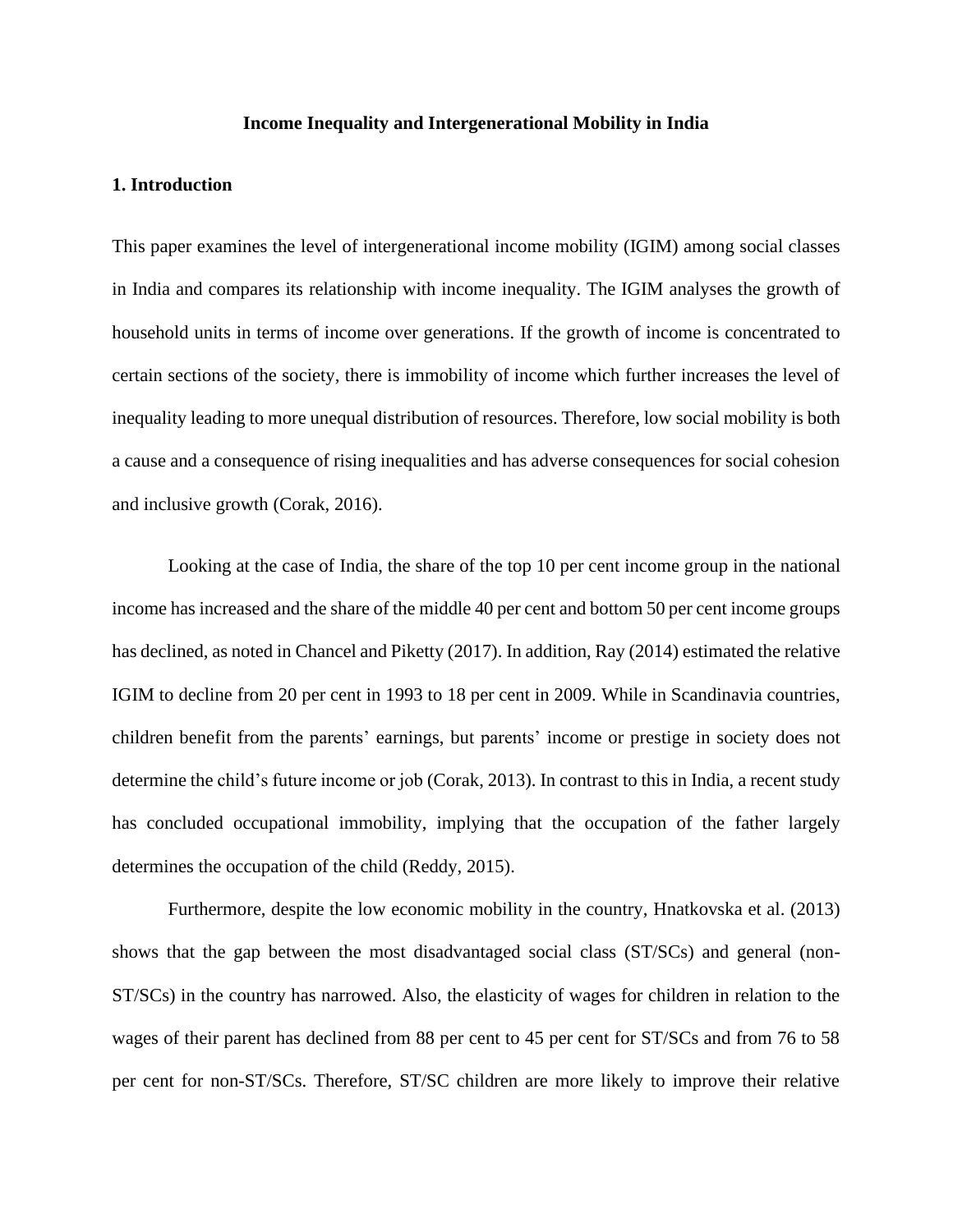position in income distribution than non-ST/SC children. However, Li et al. (2019) suggested that ST/SCs still have the least chance of escaping poverty and the highest probability of entering poverty. In light of the above contradictory findings, we expect that this study will contribute to the existing literature by incorporating income inequality with intergenerational income mobility across income groups of different social classes.

Although, there are some studies which talk about the two concepts separately, there is a paucity of studies that talk about both together. Further, due to the lack of appropriate data in the country for this study, we measure IGIM using two approaches: relative income mobility and absolute income mobility, where the first approach is related with how much of an individual's income is determined by his parent's income, the second is concerned with the ability of an individual to earn more than his parents at the same age.

## **2. Data and methodology**

The data used in this paper are from the  $43^{\text{rd}}$  (1987-88), 61<sup>st</sup> (2004-05) and 68<sup>th</sup> (2011-12) rounds of the Employment and Unemployment survey (EUS) conducted by the National Sample Survey (NSS) of India. The EUS provides the primary source of data for various indicators of labour force at the state and national level. It follows a stratified multi-stage sample design and includes a sample of approximately 100,000 households covering almost all geographic regions of the country. This is the largest data collection in India since 1983 on almost every social and economic aspect at the individual and household level. However, the NSS does not collect information about parents if the individual is living separately from his family. Also, we concentrate on male subjects because married women in India live with their husbands or father-in-law and the survey does not provide information on their parents. Therefore, to estimate intergenerational income mobility (IGIM), we followed two approaches as previously described. In the first approach, we estimate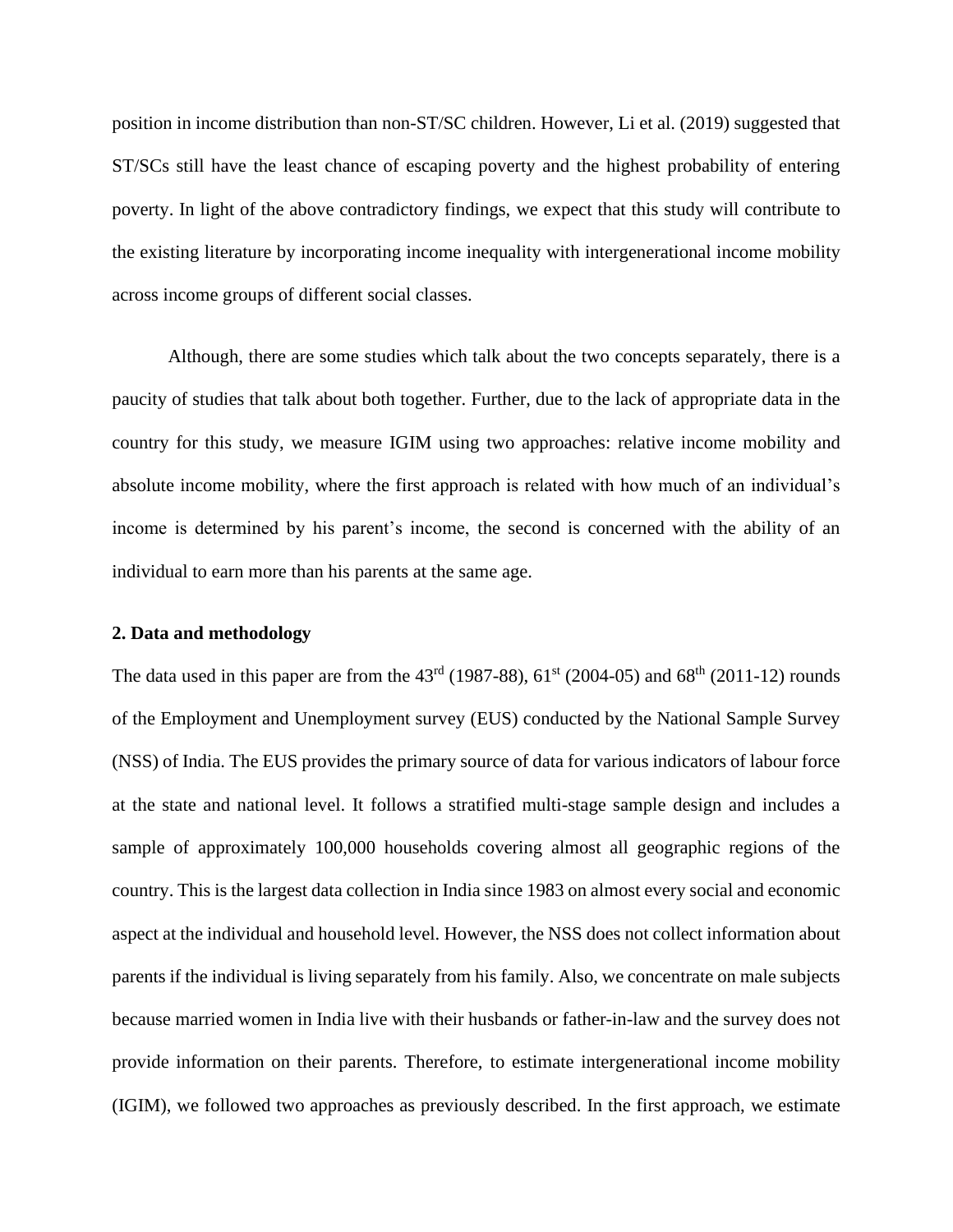the relative income mobility based on a sample of co-resident households and in the second approach, we measure the absolute mobility between two generations using independent samples. Further, using the  $61<sup>st</sup>$  round, we measure the Gini coefficient on a monthly per capita expenditure (MPCE) basis.

## 2.1. Relative Income Mobility

In this approach we used the 68<sup>th</sup> round of NSS data and selected only those households where the working person and his father are living together. The criteria for selection of the working sample were households where the age of the son was between 16 and 45 and both father and son were not currently enrolled in any educational institution and informed about their wages. The proxy for income is the wages of individuals. This process yielded a sample of 10364 observations, which is the 'working sample' for co-resident households. To test whether sample selection is not biased, we compared the socioeconomic characteristics of the co-resident sample with sons who were living separately from their fathers (non-Co-resident sons), as shown in Table 1. In practice, nonco-resident sons are the households with only one adult male who is of working age. We found 48390 records for non-co-resident households. Their comparison does not show significant differences in terms of caste, rural-urban structure, education and consumption, proving that split decisions are random.

In addition, the descriptive data from the co-resident sample indicate that the average age of sons is 24 and father is 52. The mean years of education in the sons' generation is 9.93 years, while it is only 6.42 years in the father's generation. If we look at the occupation, the sons' generation is governed by skilled and semi-skilled occupations, while the father's generation is mostly in the farming occupation which is 39 per cent**.**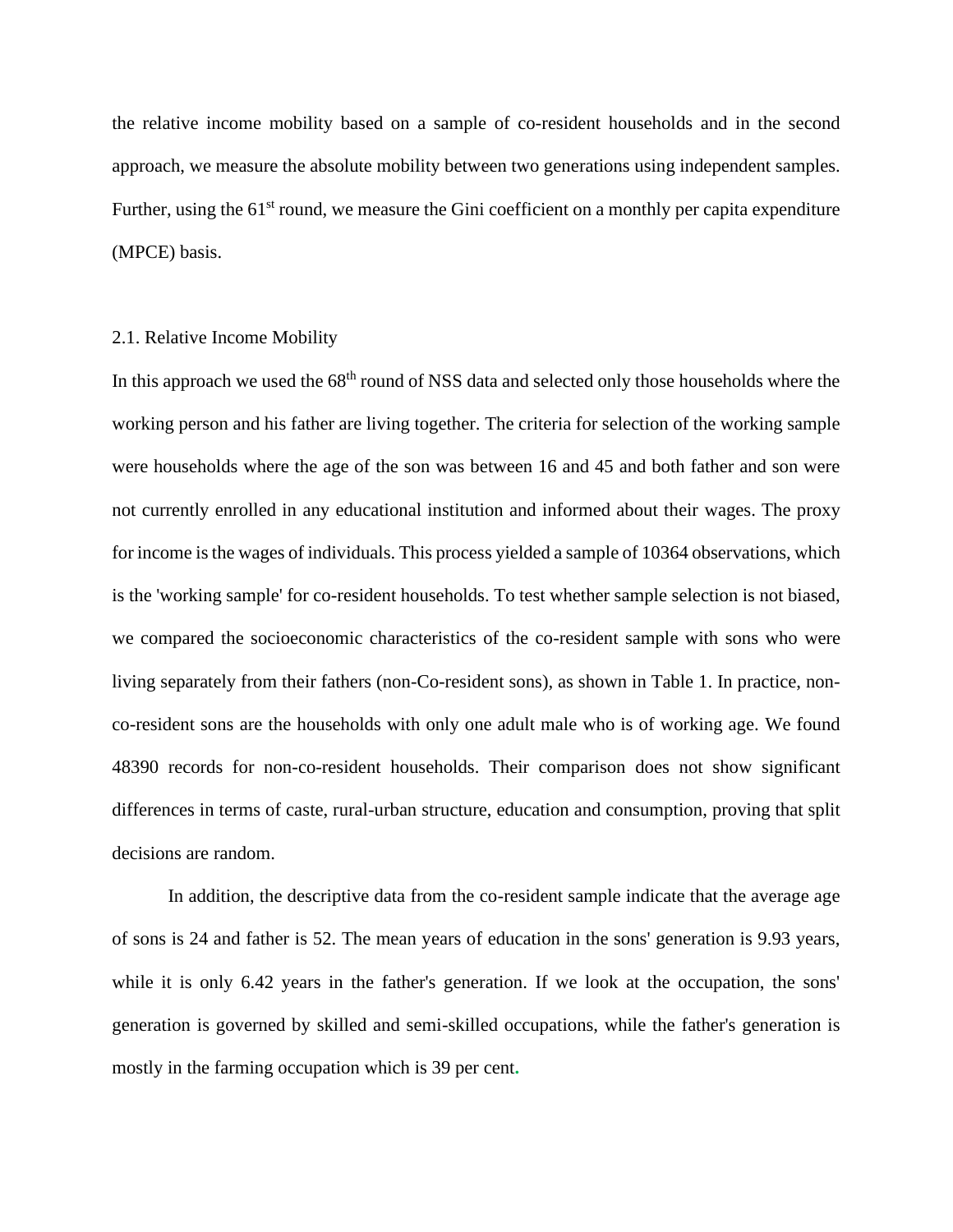|                           |       | Co-resident |       | Living on their own |  |  |
|---------------------------|-------|-------------|-------|---------------------|--|--|
| Variable                  | Mean  | <b>SD</b>   | Mean  | <b>SD</b>           |  |  |
| Age                       | 25.91 | 6.12        | 35.83 | 6.54                |  |  |
| % Of Rural Pop.           | 69.72 | .           | 57.87 | $\cdots$            |  |  |
| % Of ST/SC                | 27.24 | $\ddotsc$   | 35.83 | .                   |  |  |
| <b>Years of Education</b> | 9.94  | 3.41        | 8.84  | 4.46                |  |  |
| Log MPCE                  | 7.14  | 0.54        | 7.26  | 0.59                |  |  |
|                           |       |             |       |                     |  |  |

Table1: Summary statistics of co-resident sons and sons who are living on their own

**Source:** Author's calculation

With respect to income, there is a significant difference in the age of father and son so the average income of father and son is also quite different. Since the main objective is to provide comparable estimates of income mobility in India across social classes, selection bias, if any, would affect all groups, therefore the inferences drawn will be robust.

Next, we classified the incomes of fathers and sons into four income groups according to Björklund and Jäntti (1997) distribution criteria. Here, (1) the poor are defined as those earning less than 50 per cent of the average income; (2) lower middle income, from 50 per cent of the average to the average, (3) upper-middle income, 1.0 to 1.5 times the average, (4) well to do, earning more than 150 per cent above average. The above classification was used to compute the cross-table of the father and child quintile groups, providing its probability distribution. It shows how the current generation performs among their peers as compared to their father's position among their peers.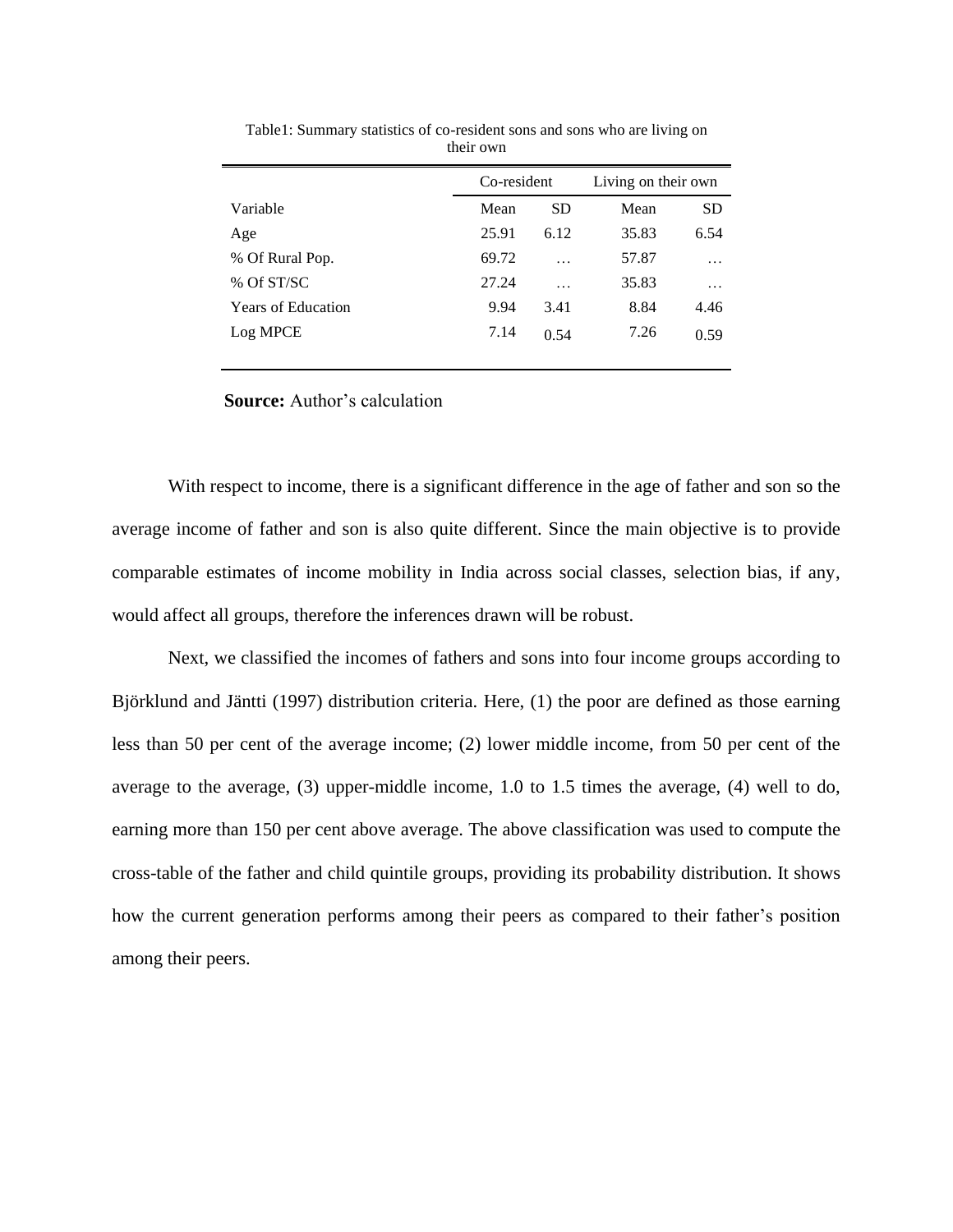# 2.2. Absolute Wage Income Mobility

In this approach we used MPCE as a proxy for income. We selected father and son data from two rounds which are 43 and 68 respectively. From the  $43<sup>rd</sup>$  round (1987-88) we selected individuals who were between 35 and 40 years of age and also had a son between 10 and 15 years of age, so that in 1987-88 year a male child of 10 to 15 years of age would attain the age of 35 to 40 in 2011-12 year (68<sup>th</sup> round). In the case where the father had more than one son, only one son was selected at random. This selection leaves us with a working sample of 7928 observations from the eight states of the country. The eight states were selected based on high, medium, and low per capita GDP as according to constant 2011-12 prices by the Central Statistical Organization (CSO). The states selected are: Assam, Kerala, Maharashtra, Odisha, Rajasthan, Tamil Nadu, Uttar Pradesh and West Bengal. The age of 35 to 40 was selected for recording the income because at this age income of a person subjects to minimum life cycle bias.

The selection of samples from two independent samples is valid on the grounds that it involves comparison of the weighted average income of father and son on state level, therefore, it does not require data on pairs of fathers and of sons. Moreover, the segregation of the state-level data into social classes- STs, SCs and non-ST/SCs- enabled comparisons between these groups across states and within a state. Scheduled Tribes (STs) and Scheduled Castes (SCs) are among the most disadvantaged groups in India while non-ST/SCs are considered to be economically better off than ST/SCs. In this way it was possible to filter the records of fathers and sons from two independent samples, allowing us to estimate absolute income mobility at the state level, where both fathers and sons are of the same age and belong to the generations before (1987-88) and after (2011-12) liberalization and structural reforms respectively.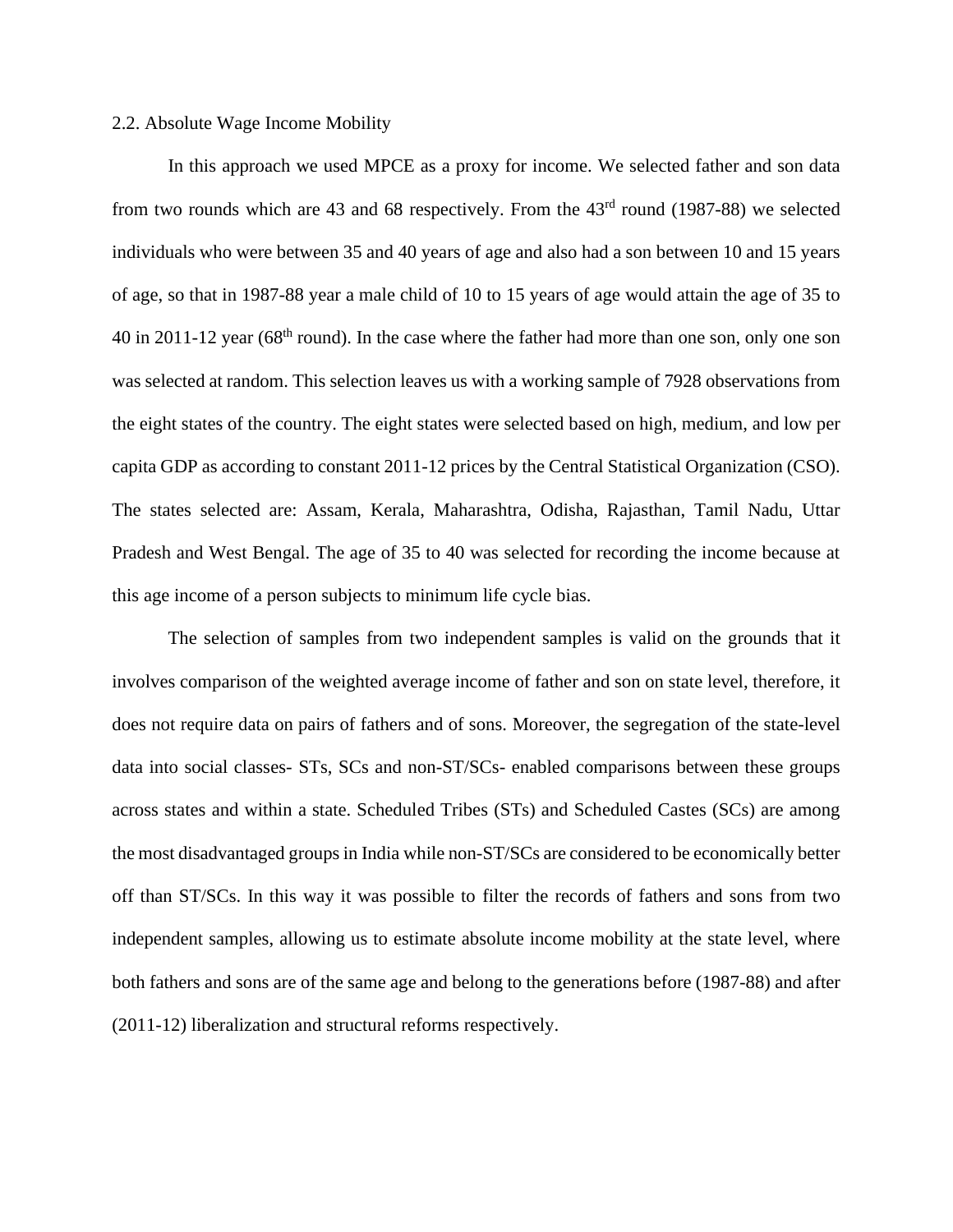In addition, socio-economic characteristics of the data in Table2 show that except the state of Assam and Kerala, population of ST/SC and rural areas is same in both the samples of data. This is because the state of Assam saw an influx of migrants from neighbouring countries, while migration of people from Kerala was recorded. As per census records, migration of people is mostly within the state except in these two states.

Subsequently, in order to compare the real average income of father and son from the two rounds, the old year values of MPCE from the year 1987-88 were converted to the new year prices for 2011-12. For this, the state level Consumer Price Index for Agricultural Labors (CPIAL) used for rural areas and Consumer Price Index for Industrial Workers (CPI-IW) used for urban areas and then linking factors were used to equate the base year.

The following formula was used to convert the values of old year into new year prices:

## *Year*  $1987 - 88$  value in  $2011 - 12$  prices

 $= 1987 - 88$  Year Prices  $\times$ Index Number for 2011 − 12 Year Index Number for 1987 − 88 Year

Next, the MPCE values were assigned weights to calculate weighted average income of STs, SCs and non-ST/SCs within each state. Then, we compared these values at the state level to record the difference in the mean income of people in the same social group between two generations. If the weighted average income is higher than that of the father generation (say 10 per cent or more), then upward mobility is suggested.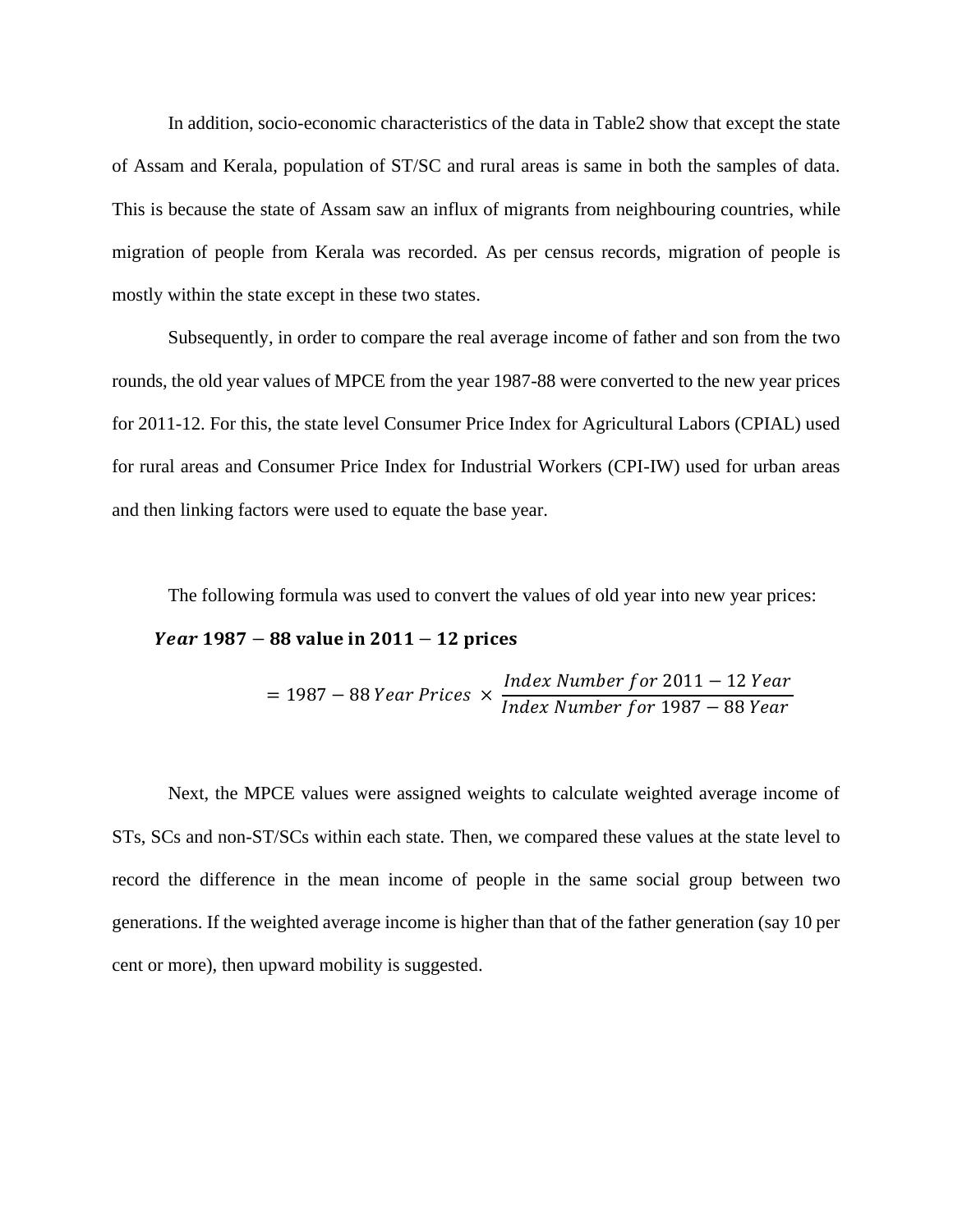| <b>State</b> |                           |       | Father<br>Son |       |           |
|--------------|---------------------------|-------|---------------|-------|-----------|
|              | Variable                  | Mean  | <b>SD</b>     | Mean  | <b>SD</b> |
| Assam        | Age                       | 38.22 | 1.82          | 37.44 | 1.94      |
|              | % Of rural population     | 79.27 | $\ddotsc$     | 78.82 | .         |
|              | % Of ST/SC                | 23.5  | $\cdots$      | 32.1  | .         |
|              | <b>Years of Education</b> | 6.33  | 6.91          | 9.81  | 4.12      |
|              | Log MPCE                  | 5.08  | 0.46          | 6.98  | 0.47      |
|              |                           |       |               |       |           |
|              | Age                       | 38.15 | 1.82          | 37.56 | 1.78      |
| Kerala       | % Of rural population     | 75    | .             | 75    | $\cdots$  |
|              | % Of ST/SC                | 13.54 | $\ddotsc$     | 9.38  | .         |
|              | <b>Years of Education</b> | 9.57  | 4.05          | 9.16  | 2.85      |
|              | Log MPCE                  | 6.7   | 0.9           | 7.46  | 0.57      |
|              |                           |       |               |       |           |
|              | Age                       | 37.87 | 2.09          | 37.49 | 2.05      |
| Maharashtra  | % Of rural population     | 54.3  | $\cdots$      | 54.03 | $\cdots$  |
|              | % Of ST/SC                | 23.7  | $\cdots$      | 21.4  | .         |
|              | <b>Years of Education</b> | 7.11  | 4.5           | 8.96  | 3.81      |
|              | Log MPCE                  | 5.16  | 0.59          | 7.35  | 0.6       |
|              | Age                       | 37.73 | 2.03          | 37.42 | 2         |
| Odisha       | % Of rural population     | 72.99 | $\cdots$      | 72.99 |           |
|              | % Of ST/SC                | 35.77 | $\cdots$      | 37.96 | $\cdots$  |
|              | Years of Education        | 6.2   | 5.99          | 8.42  | 4.48      |
|              | Log MPCE                  | 6.19  | 0.716         | 6.85  | 0.52      |
|              |                           |       |               |       |           |
| Rajasthan    | Age                       | 37.88 | 2.12          | 37.52 | 2.14      |
|              | % Of rural population     | 64.36 | $\ddotsc$     | 64.36 |           |
|              | % Of ST/SC                | 29.5  | .             | 27.7  | .         |
|              | Years of Education        | 5.13  | 4.91          | 7.64  | 5.04      |
|              | Log MPCE                  | 5.15  | 0.68          | 7.21  | 0.5       |
|              |                           |       |               |       |           |
| Tamil Nadu   | Age                       | 38.09 | 1.92          | 37.7  | 1.87      |
|              | % Of rural population     | 52.8  | .             | 52.8  |           |
|              | $\%$ Of ST/SC             | 21.2  |               | 21.4  |           |

Table2: Summary statistics of father and son in the second approach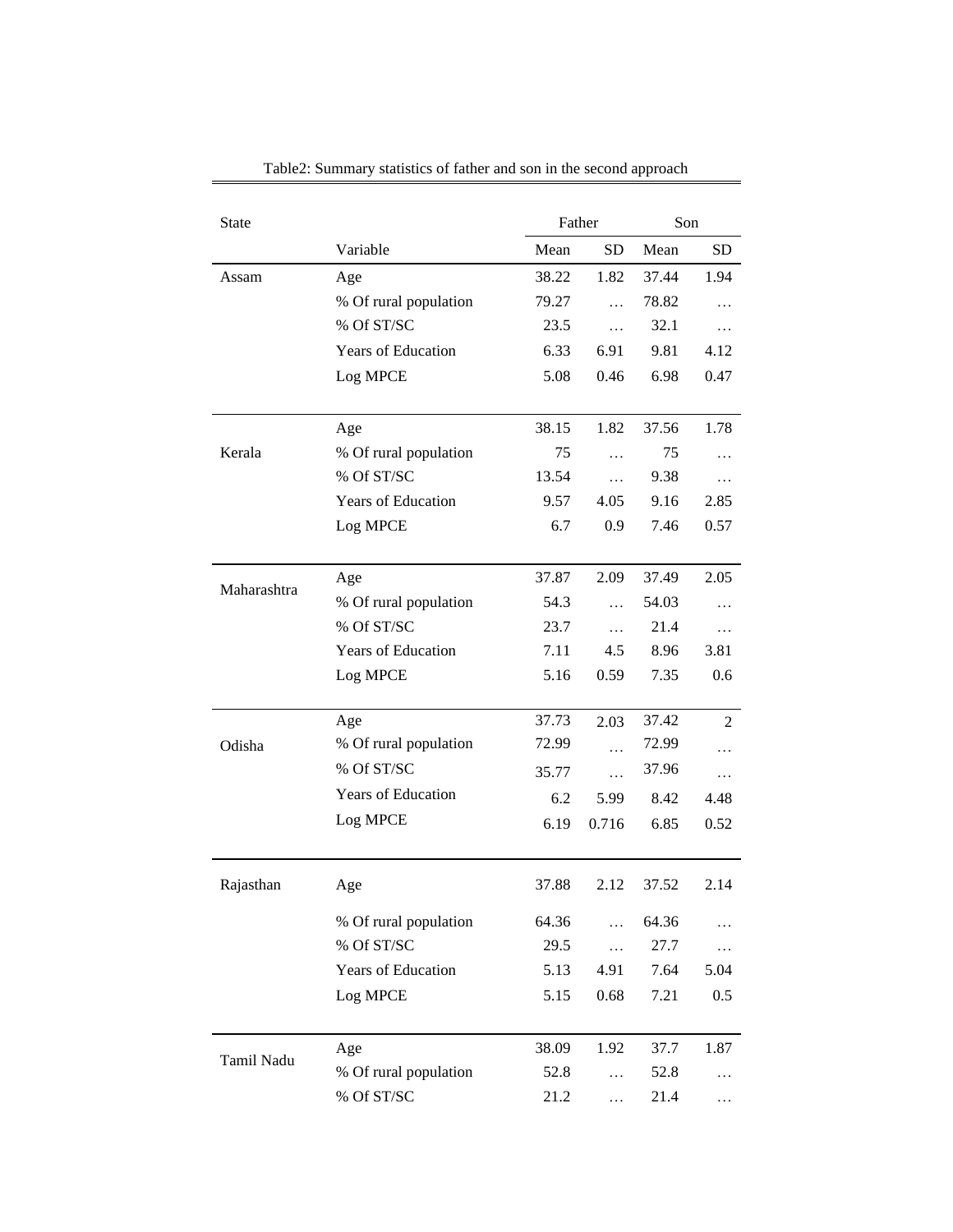|                      | <b>Years of Education</b> | 6.42  | 4.54     | 9.19  | 4.29     |
|----------------------|---------------------------|-------|----------|-------|----------|
|                      | Log MPCE                  | 5.1   | 0.71     | 7.33  | 0.55     |
|                      |                           |       |          |       |          |
| <b>Uttar Pradesh</b> | Age                       | 38    | 2.15     | 37.29 | 2.07     |
|                      | % Of rural population     | 67.5  | .        | 66.7  | .        |
|                      | % Of ST/SC                | 23.16 | $\cdots$ | 20.47 | $\cdots$ |
|                      | <b>Years of Education</b> | 5.84  | 5.82     | 7.56  | 5.22     |
|                      | Log MPCE                  | 6.32  | 0.802    | 6.94  | 0.531    |
|                      |                           |       |          |       |          |
| West Bengal          | Age                       | 37.67 | 2.01     | 37.62 | 1.9      |
|                      | % Of rural population     | 62.55 | $\cdots$ | 62.55 | .        |
|                      | % Of ST/SC                | 28.5  | .        | 29    | $\cdots$ |
|                      | <b>Years of Education</b> | 5.88  | 4.55     | 8.66  | 4.96     |
|                      | Log MPCE                  | 5.07  | 4.55     | 7.16  | 0.58     |

#### **Source:** Author's calculation

# 2.3. Income Inequality

Using the  $61<sup>st</sup>$  round (2004-05) of the EUS from NSS data, the Gini coefficient was calculated for STs, SCs and non-ST/SCs in eight states of the country. Here also MPCE was used as a proxy for income to calculate income inequality. The Gini coefficient ranges from zero to one where zero denotes perfect equality i.e., each income quintile has the same income and one denotes perfect inequality where the top income quintile generates all incomes. It was calculated using the following formula:

Gini Coefficient = Area between Perfect Equality Lorenz and Actual Lorenz Area under Perfect Equality Lorenz

where,

Area under Perfect Equality Lorenz =  $1/2$  (Side  $\times$  Side)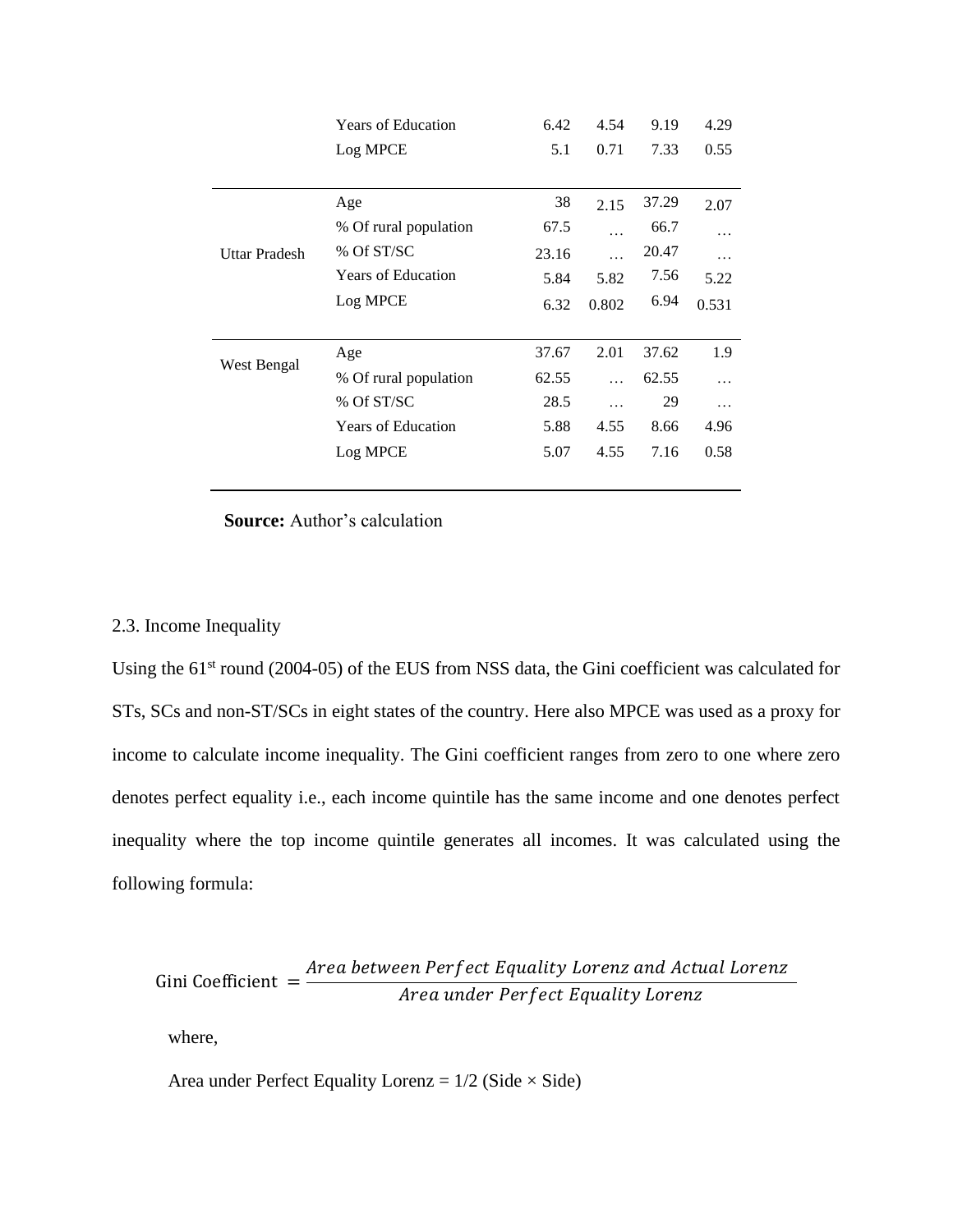Area under the Actual Lorenz Curve = Bar Width<sup>1</sup>  $\times$  Bar Height<sup>2</sup>

The average Gini Coefficient for the states was verified by the estimates of Planning Commission, Government of India. Below 0.30 it is assumed that there is low-income inequality and above there is high-income inequality.

#### **3. Relative Intergenerational Income Mobility**

Table 3 Panel A. reports the highest percentage of poor as well as well-to-do fathers and sons among STs. Also, the highest percentage of well-to-do sons among STs coincides with the proportion of well-to-do sons among non-ST/SCs, which is 11.6 per cent. Overall, the proportion of lower-middle class is the highest among both father and son generations. Furthermore, the mobility pattern in Panel B shows the probability of a son ending up in a specific income class, conditional on his father's income class. It shows that the probability of being poor if the father is poor is 73.3 per cent while the probability of being rich if the father is rich is 38.7 per cent. Here, within each income class it is showing immobility for all social groups. STs are most likely to be poor from a poor father, which is 81.9 per cent, while non-ST/SCs are more likely to be rich from a rich father, which is 42.3 per cent. In addition, the chances for ST/SCs to improve from lowermiddle background to an upper-middle are less than for non-ST/SCs. If only income distribution is taken into account, a son in the lower middle class is more likely to be in the lower middle again. Further, higher middle class are more likely to end up in the low or higher middle than in the wellto-do class. Also, sons from well-to-do backgrounds are more likely to be either in the lower-

 $1$  The Bar Width is estimated using the cumulative percentage population difference

<sup>2</sup> The Bar Height is measured as the average of the cumulative percentage income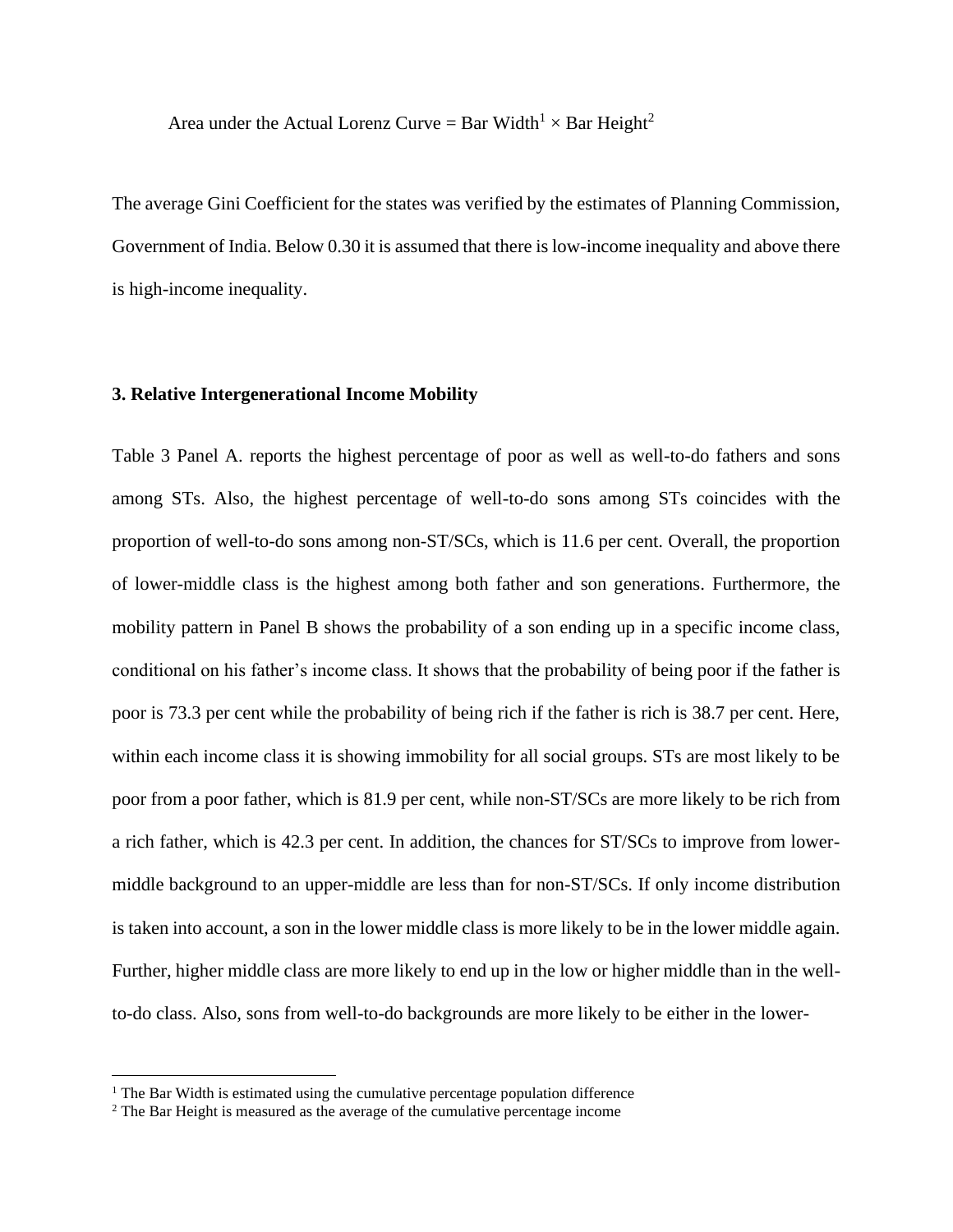| Son's income class                             |       |                                                           |                |       |  |  |  |
|------------------------------------------------|-------|-----------------------------------------------------------|----------------|-------|--|--|--|
| Father's income class                          | Poor  | Lower-middle<br>Well-to-do<br>Higher-middle               |                |       |  |  |  |
|                                                |       | Panel A. Unconditional bivariate probabilities            |                |       |  |  |  |
|                                                |       | <b>All Social Groups</b>                                  |                |       |  |  |  |
| Poor                                           | 0.220 | 0.067                                                     | 0.009          | 0.004 |  |  |  |
| Lower-middle                                   | 0.093 | 0.273                                                     | 0.023          | 0.009 |  |  |  |
| Higher-middle                                  | 0.015 | 0.042                                                     | 0.030          | 0.004 |  |  |  |
| Well-to-do                                     | 0.037 | 0.065                                                     | 0.028          | 0.082 |  |  |  |
| <b>Scheduled Tribes (STs)</b>                  |       |                                                           |                |       |  |  |  |
| Poor                                           | 0.281 | 0.055                                                     | 0.005          | 0.002 |  |  |  |
| Lower-middle                                   | 0.072 | 0.214                                                     | 0.007          | 0.005 |  |  |  |
| Higher-middle                                  | 0.012 | 0.043                                                     | 0.026          | 0.002 |  |  |  |
| Well-to-do                                     | 0.064 | 0.076                                                     | 0.029          | 0.107 |  |  |  |
|                                                |       | <b>Scheduled Castes (SCs)</b>                             |                |       |  |  |  |
| Poor                                           | 0.229 | 0.071                                                     | 0.008          |       |  |  |  |
| Lower-middle                                   | 0.091 | 0.330                                                     | 0.015          | 0.008 |  |  |  |
| Higher-middle                                  | 0.018 | 0.043                                                     | 0.036          | 0.003 |  |  |  |
| Well-to-do                                     | 0.036 | 0.052                                                     | 0.020          | 0.039 |  |  |  |
|                                                |       | <b>Others</b>                                             |                |       |  |  |  |
| Poor                                           | 0.205 | 0.067                                                     | 0.01           | 0.006 |  |  |  |
| Lower-middle                                   | 0.097 | 0.261                                                     | 0.029          | 0.01  |  |  |  |
| Higher-middle                                  | 0.015 | 0.041                                                     | 0.028          | 0.004 |  |  |  |
| Well-to-do                                     | 0.032 | 0.069                                                     | 0.032          | 0.096 |  |  |  |
|                                                |       | Panel B. Son's probability conditional on father's income |                |       |  |  |  |
|                                                |       | <b>All Social Groups</b>                                  |                |       |  |  |  |
| Poor                                           | 0.733 | 0.223                                                     | 0.030          | 0.013 |  |  |  |
| Lower-middle                                   | 0.234 | 0.686                                                     | 0.058          | 0.023 |  |  |  |
| Higher-middle                                  | 0.166 | 0.466                                                     | 0.333          | 0.044 |  |  |  |
| Well-to-do                                     | 0.175 | 0.307                                                     | 0.132          | 0.387 |  |  |  |
|                                                |       | <b>Scheduled Tribes (STs)</b>                             |                |       |  |  |  |
| Poor                                           | 0.819 | 0.16                                                      | 0.015          | 0.006 |  |  |  |
| Lower-middle                                   | 0.242 | 0.718                                                     | 0.023          | 0.017 |  |  |  |
| Higher-middle                                  | 0.145 | 0.518                                                     | 0.313          | 0.02  |  |  |  |
| Well-to-do                                     | 0.232 | 0.275                                                     | 0.105          | 0.388 |  |  |  |
| <b>Scheduled Castes (SCs)</b>                  |       |                                                           |                |       |  |  |  |
| Poor                                           | 0.744 | 0.231                                                     | 0.026          |       |  |  |  |
| Lower-middle                                   | 0.204 | 0.742                                                     | 0.034          | 0.018 |  |  |  |
| Higher-middle                                  | 0.18  | 0.43                                                      | 0.36           | 0.03  |  |  |  |
| 0.245<br>0.354<br>Well-to-do<br>0.136<br>0.265 |       |                                                           |                |       |  |  |  |
|                                                | 0.709 | <b>Others</b><br>0.232                                    |                | 0.021 |  |  |  |
| Poor<br>Lower-middle                           | 0.244 | 0.657                                                     | 0.035<br>0.073 | 0.025 |  |  |  |
| Higher-middle                                  | 0.172 | 0.471                                                     | 0.322          | 0.046 |  |  |  |
| Well-to-do                                     | 0.141 | 0.304                                                     | 0.141          | 0.423 |  |  |  |
|                                                |       |                                                           |                |       |  |  |  |

Table 3: Mobility Matrices

**Source:** Author's calculation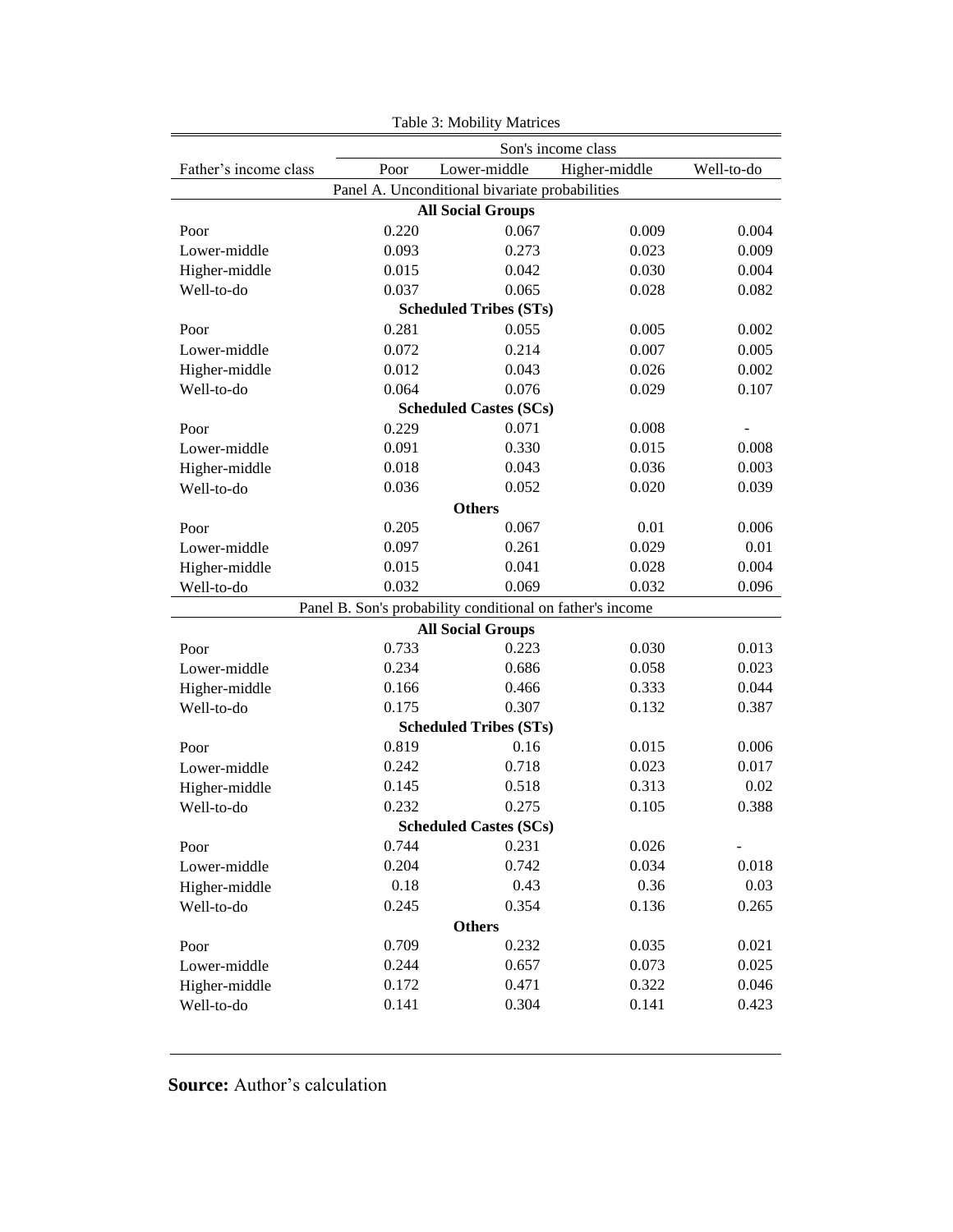middle or well-to-do class. Overall, it can be suggested that downward mobility is more probable than upward mobility in co-resident households.

#### **4. Income Inequality and Absolute Intergenerational Mobility**

Figure 1 shows the improvement in the average income of the son over the father's generation in the case of Tamil Nadu, Uttar Pradesh and West Bengal for both ST/SCs and non-ST/SCs, while the level of inequality in Table 4 is also very high in these states. Of all the states, Tamil Nadu shows the highest margin of improvement in income for all social classes. The state of Rajasthan records immobility for non-ST/SCs and high inequality for them. In addition, income mobility for ST/SCs in the state was observed with relatively low inequality for them, indicating a positive relationship between income inequality and income mobility. Furthermore, Maharashtra is in contrast to Rajasthan in that the average income of sons has improved for non-ST/SCs and not for ST/SCs. With regards to inequality, Maharashtra records a high level of inequality for all social classes while Rajasthan has a low overall inequality. Further, the state of Assam does not show any improvement for any social class which may be due to the considerable change in the population size of the state due to immigration from the bordering countries. Therefore, it is not considered a valid case to compare the absolute income of the state between the two generations. Interestingly, this state also has the lowest level of income inequality among all social classes as compared to other states of the country. Kerala shows high income inequality and immobility for STs and non-ST/SCs while income mobility and low inequality for SCs. Odisha shows high income inequality for all social classes and immobility for SCs and mobility for ST and non-ST/SCs. Overall, it is concluded that, except the state of Tamil Nadu, all other seven states do not show significant improvement even with absolute income between two generations. Thus, there is low-income mobility and high inequality. Also, the improvement or reduction in the absolute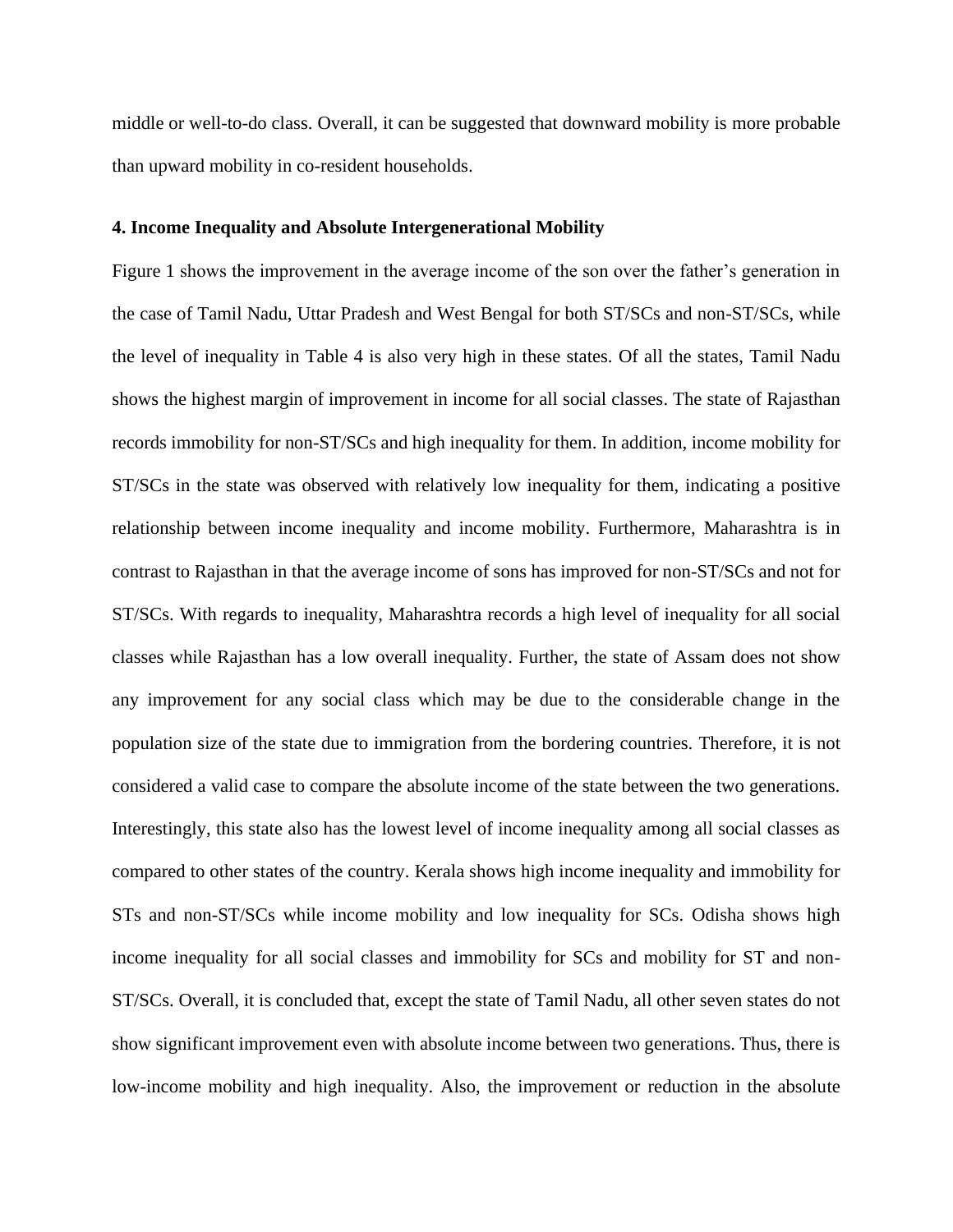income levels for ST/SC in different states of the country is not much different from that for non-ST/SCs.





**Source:** Author's calculation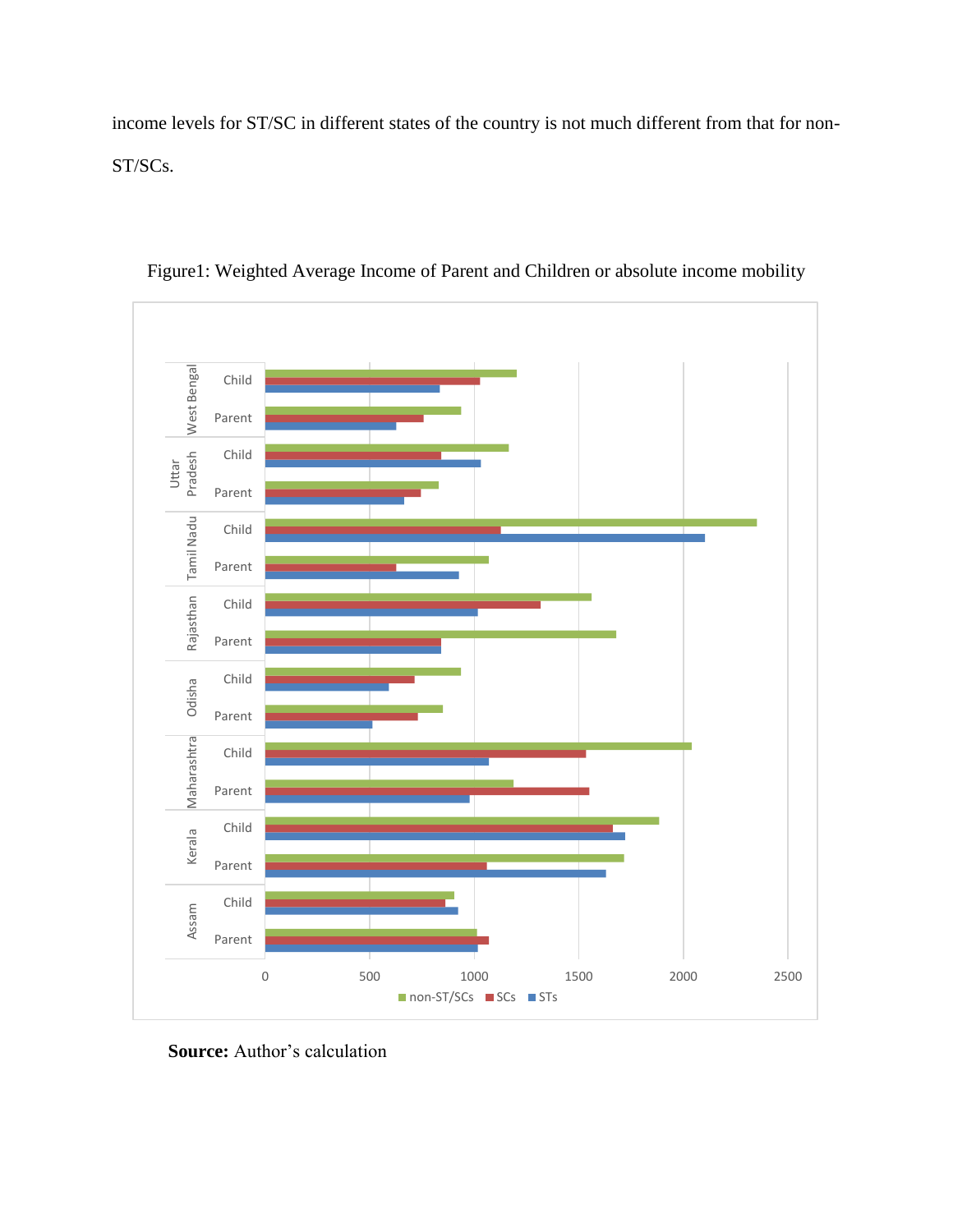| <b>States</b>        | <b>Overall</b> | STs  | SCs  | Non-ST/SCs |
|----------------------|----------------|------|------|------------|
| Assam                | 0.27           | 0.24 | 0.26 | 0.31       |
| Kerala               | 0.36           | 0.44 | 0.30 | 0.35       |
| Maharashtra          | 0.36           | 0.34 | 0.36 | 0.39       |
| Odisha               | 0.36           | 0.32 | 0.41 | 0.34       |
| Rajasthan            | 0.29           | 0.28 | 0.28 | 0.32       |
| Tamil Nadu           | 0.37           | 0.40 | 0.33 | 0.38       |
| <b>Uttar Pradesh</b> | 0.33           | 0.36 | 0.29 | 0.34       |
| West Bengal          | 0.33           | 0.33 | 0.31 | 0.36       |
| India                | 0.34           | 0.34 | 0.33 | 0.37       |
|                      |                |      |      |            |

Table 4: Gini Coefficients

**Source:** Author's calculation

## **5. Concluding Remarks**

In this paper we have investigated intergenerational income mobility and inequality across social classes in India by using the  $43<sup>rd</sup>$ ,  $61<sup>st</sup>$ , and  $68<sup>th</sup>$  rounds of NSS data on EUS. Our results indicate that in India there is low intergenerational income mobility and high-income inequality, which is also true for all social classes in the country. Further, relative income mobility shows more immobility for ST/SCs than non-ST/SCs. Also, the absolute income mobility between the generations from pre-reform period and one from after twenty years of reforms, does not show much improvement in the real average income levels of two generations from different states. In addition, it shows overall similar improvement and reduction for all social classes in the country. However, it is true that few regions certainly lag behind and still needs to focus on reducing the gap between social classes. Therefore, high income inequality and low intergenerational mobility coupled with high economic growth point towards unequal growth in the country.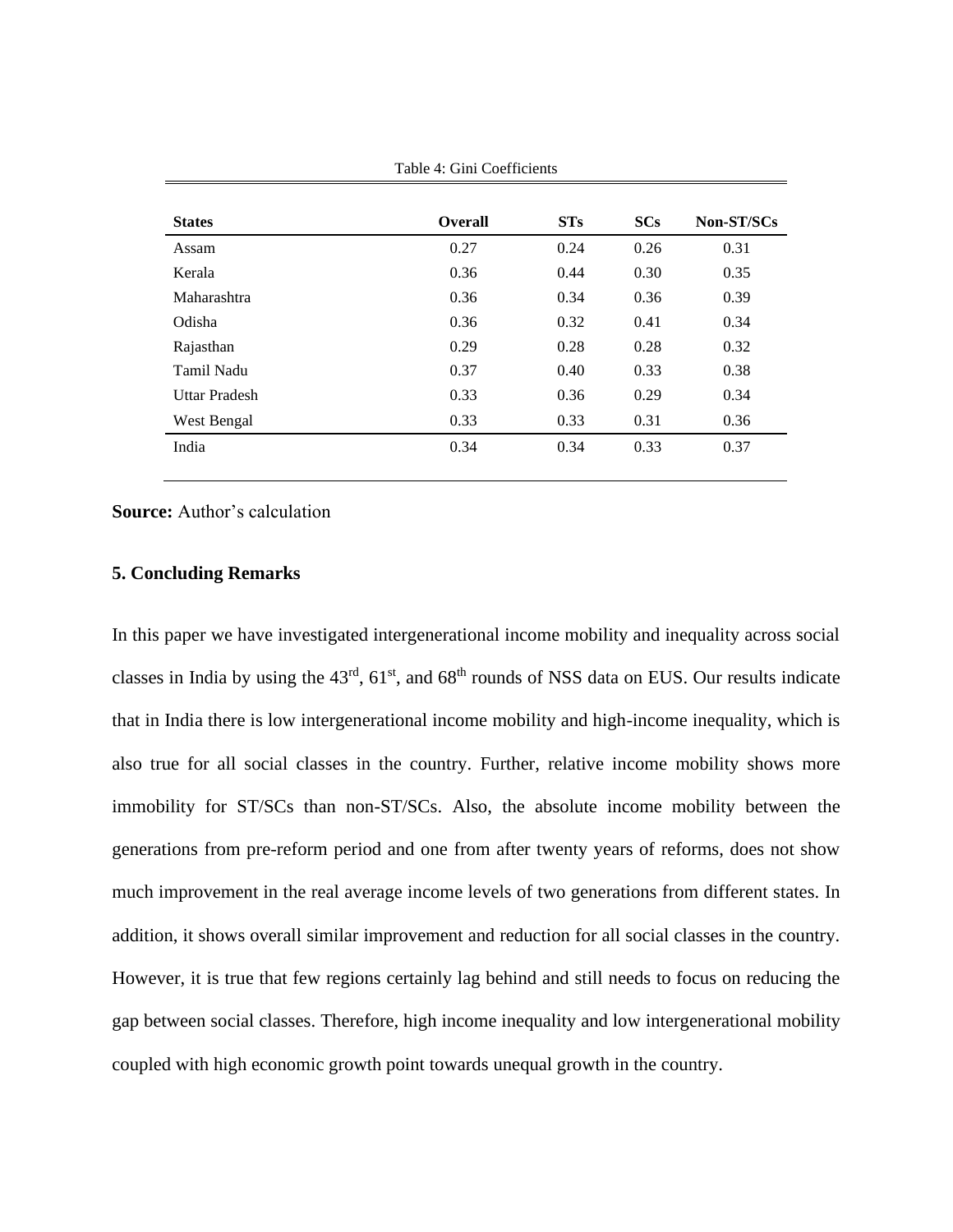With regards to the regional level, the assumption that higher unequal regions always have lower mobility does not hold true in the case of India. As, there are few states in the country which are having high income inequality with income mobility. Thus, this finding emphasizes on the conclusion that inequality and intergenerational mobility is a local phenomenon which needs to be studied at a regional level. In addition, greater mobility in the most unequal regions can be associated with inequality due to the rapid expansion of upper quartiles, which needs to be examined further and also whether income mobility with lower inequality is associated with inclusive growth and development of the region.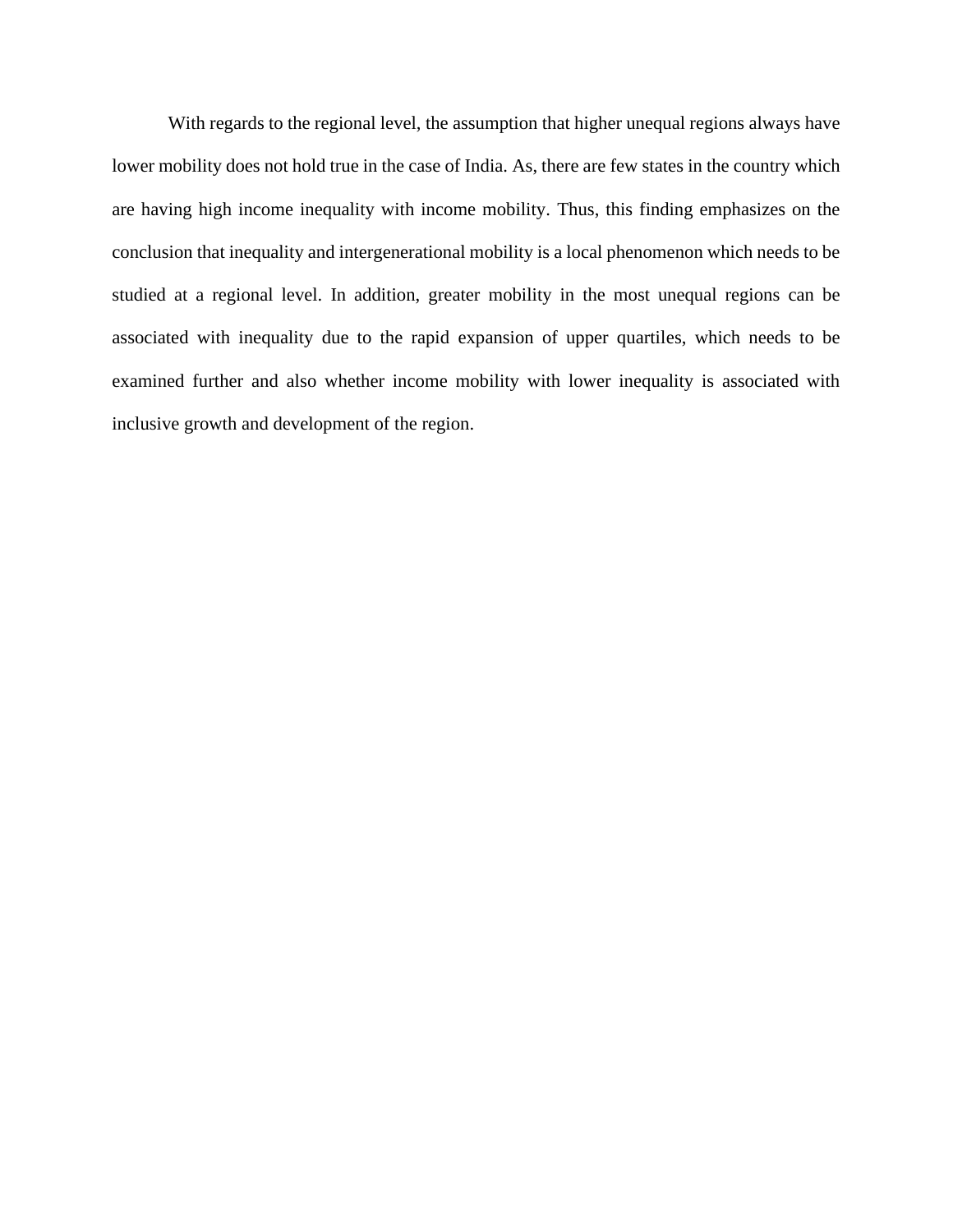#### References:

- Björklund, A., & Jäntti, M. (1997). Intergenerational Income Mobility in Sweden Compared to the United States. *American Economic Review*, *87*(5), 1009–1018. https://doi.org/10.2307/2951338
- Chancel, L., & Piketty, T. (2017). *Indian income inequality , 1922-2015 : From British Raj to Billionaire Raj ? Lucas Chancel* (2017/11, Issue July).
- Corak, M. (2013). Income Inequality, Equality of Opportunityand Intergenerational Mobility. *Journal of Economic Perspectives*, *27*(3), 79–102. https://doi.org/10.1257/jep.27.3.79
- Corak, M. (2016). Inequality from Generation to Generation: The United States in Comparison. *IZA Discussion Paper*, *9929*.
- Hnatkovska, V., Lahiri, A., & Paul, S. B. (2013). Breaking the caste barrier: intergenerational mobility in India. *The Journal of Human Resources*, *48*(2), 435–473. https://doi.org/10.1353/jhr.2013.0012
- Li, H., Millimet, D. L., & Roychowdhury, P. (2019). Measuring Economic Mobility in India Using Noisy Data : A Partial Identification Approach. *IZA Discussion Paper No. 12505*, *12505*. https://ssrn.com/abstract=3435380
- Ray, J. (2014). *Intergenerational Mobility in Educational and Occupation: A Study of Social Classes in India* [The University of Burdwan]. https://doi.org/http://hdl.handle.net/10603/201955